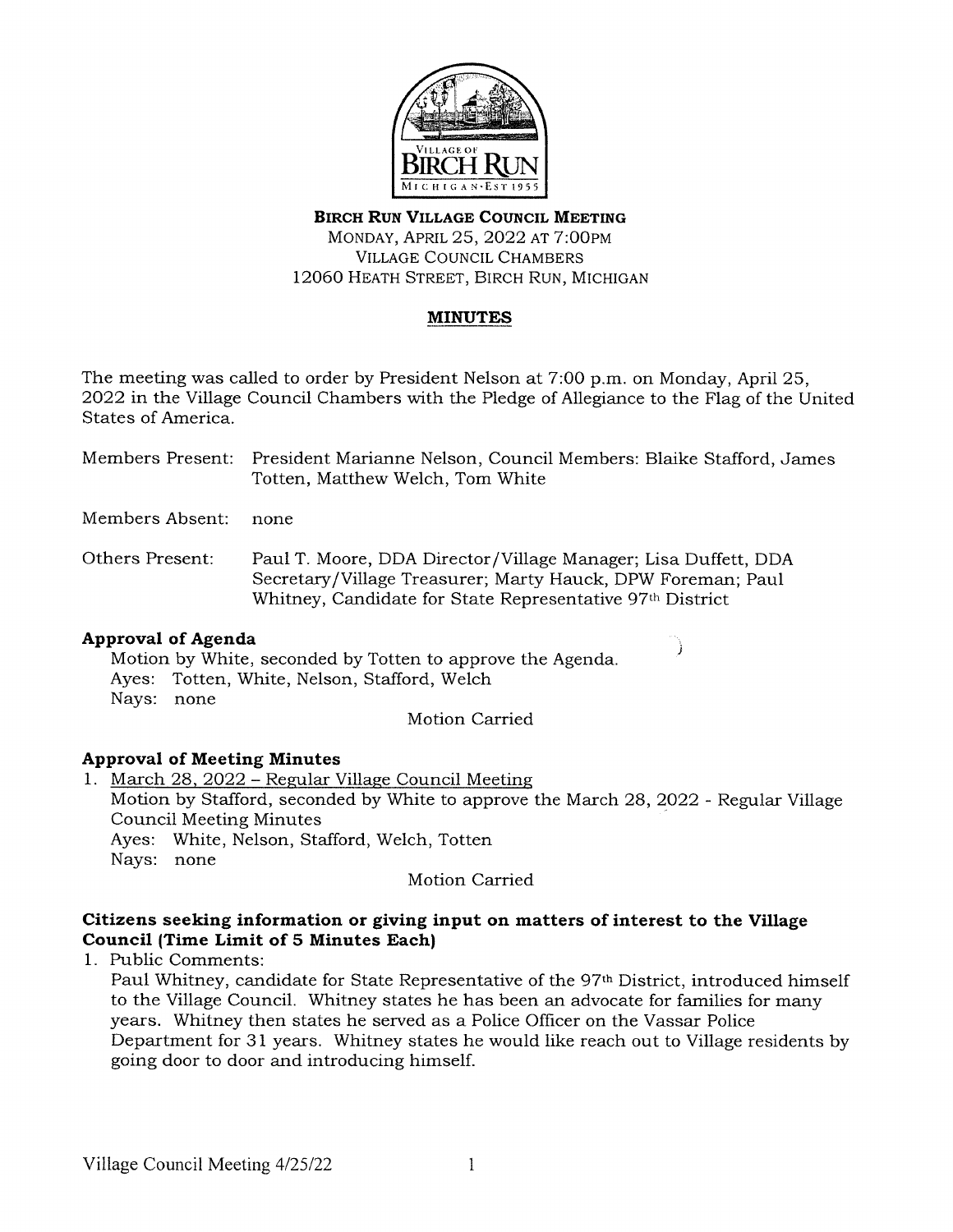#### **Financial Matters**

1. Motion to approve Balance Sheet and Revenue & Expenditure Report for all Village funds as of March 31, 2022. Motion by Totten, seconded by White to approve Balance Sheet and Revenue &

Expenditure Report for all Village funds as of March 31, 2022.

Ayes: Nelson, Stafford, Welch, Totten, White Nays: none

Motion Carried

2. Motion to approve Invoice GL Distribution Report in the amount of \$170,078.97 for payment as presented and Gross Payroll & Payroll Transmittals of \$147,518.78 for March, 2022 (payroll reflects 3 pay periods). Motion by Stafford, seconded by White to approve Invoice GL Distribution Report in the amount of \$170,078.97 for payment as presented and Gross Payroll & Payroll

Transmittals of \$147,518.78 for March, 2022 (payroll reflects 3 pay periods).

Ayes: Stafford, Welch, Totten, White, Nelson Nays: none

Motion Carried

## **Unfinished Business**

No Unfinished Business

#### **New Business**

- 1. Preliminary Draft of 2022-2023 Fiscal Year Budget for all Village Funds Moore offered to answer any questions the Village Council may have in reference to the Preliminary Draft of the 2022-2023 Fiscal Year Budget before the budget review workshop(s).
- 2. Resolution #22-008, Amendment of the Village of Birch Run Water and Sewer Department Rules & Regulations

Motion by Stafford, seconded by White to approve Resolution #22-008, Amendment of the Village of Birch Run Water and Sewer Department Rules & Regulations.

White states that the late penalty should not be removed for a Village resident that receives financial assistance. He then states he doesn't see this as a penalty but more as an admin fee for additional services.

Motion by White, seconded by Nelson to omit Section 8 under Billing Procedures of the Village of Birch Run Water and Sewer Department Rules & Regulations.

Ayes: White, Nelson Nays: Welch, Totten, Stafford

Motion Failed

Ayes: Totten, Stafford, Welch Nays: White, Nelson

Motion Carried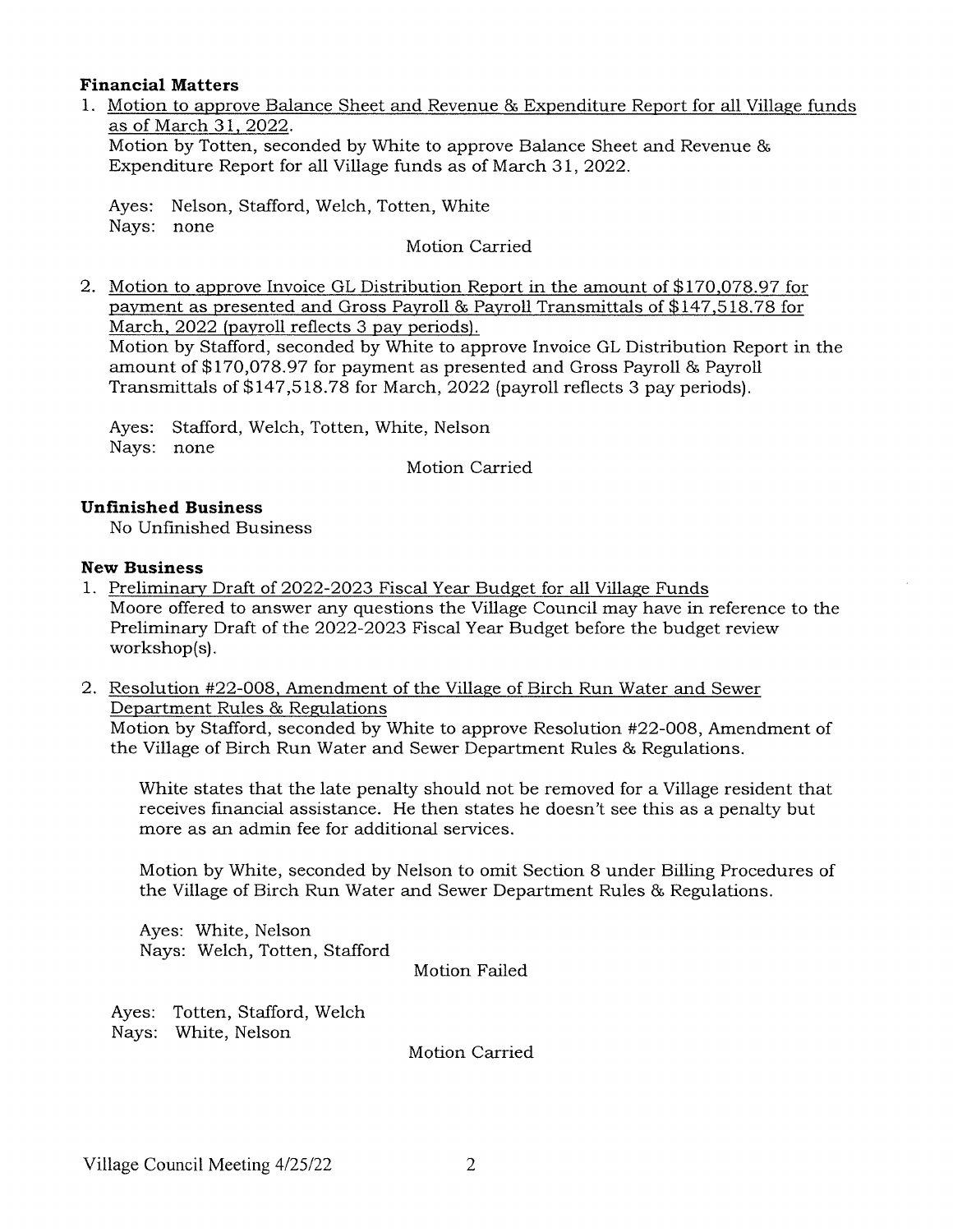3. Resolution #22-009, Request for Transportation Economic Development Fund Category B Program funding for Maple Street project Motion by White, seconded by Welch to approve Resolution #22-009, Request for

Transportation Economic Development Fund Category B Program funding for Maple Street project.

Ayes: Totten, White, Nelson, Stafford, Welch Nays: none

Motion Carried

4. Resolution #22-010, Authorization to commence the sale process of a surplus DPW vehicle

Motion by Totten, seconded by White to approve Resolution #22-010, Authorization to commence the sale process of a surplus DPW vehicle.

Ayes: White, Nelson, Stafford, Welch, Totten Nays: none

Motion Carried

5. Resolution #22-011, Award of bid for Phase I of the Sewer Force Main Rehabilitation Plan

Motion by Stafford, seconded by Totten to approve Resolution #22-011, Award of bid for Phase I of the Sewer Force Main Rehabilitation Plan.

Ayes: Nelson, Stafford, Welch, Totten, White Nays: none

Motion Carried

6. Resolution #22-012, Support of the Dixie Highway Resurfacing Project Motion by White, seconded by Totten to approve Resolution #22-012, Support of the Dixie Highway Resurfacing Project.

Ayes: Stafford, Welch, Totten, White, Nelson Nays: none

Motion Carried

# **Written Reports**

- 1. Chief of Police report was reviewed.
- 2. Zoning and Building Administrator report was reviewed.
- 3. DPW Foreman report was presented by Hauck.
- 4. Village Treasurer report was presented by Duffett.
- 5. Village Clerk report was reviewed.
- 6. Village Manager report was presented by Moore.

Motion by White, seconded by Totten to receive and file reports Ayes: Welch, Totten, White, Nelson, Stafford Nays: none

Motion Carried

# **Other**

1. Motion to schedule a Special Village Council Meeting(s) for the purpose of reviewing the proposed 2022-2023 fiscal year budget